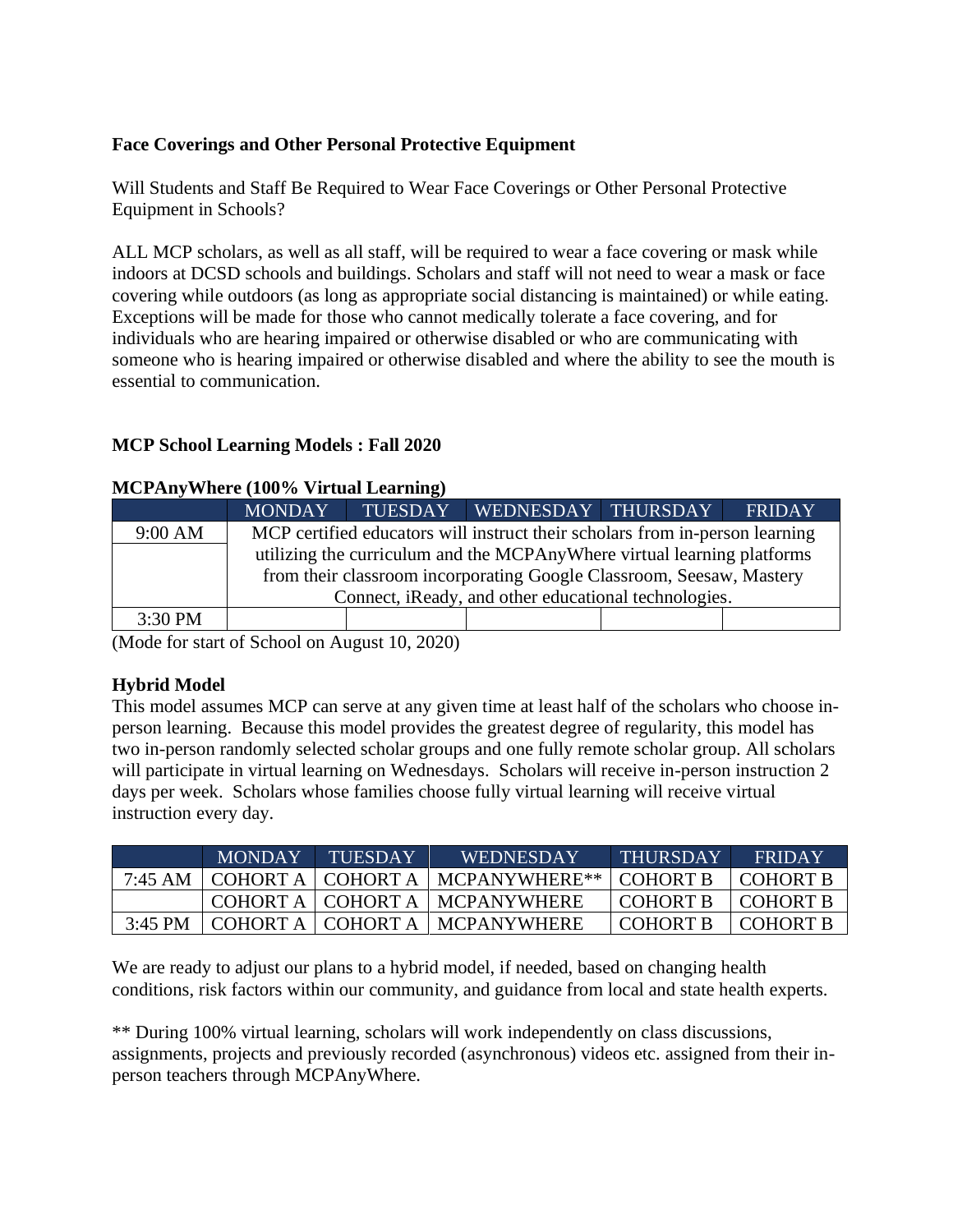# **What are the Expectations for Parent/Family Involvement in 100% Virtual Learning?**

MCP requests families assisting with ensuring scholar success with 100% virtual learning.

The following are some tips for helping your child succeed with virtual learning.

- Familiarize yourself with your with MCPAnyWhere and use the tools of Google Classroom, SeeSaw, Google Meet etc.
- Establish a regular routine and place for students to work on assignments and join (synchronous/live) online classes for example, a small desk or section of the kitchen table
- Ask questions to clarify assignments
- Notify your child's teacher if your student is unable to participate, just as you would report a normal absence and ensure that student is participating in learning on virtual learning days in order to be considered in attendance
- Partner with your child's teacher to support ongoing academic growth
- Attend either virtually or in-person school information sessions regarding virtual learning
- Read and communicate regularly with your student's teacher to understand schedules, assignments and expectations
- Encourage your child to incorporate physical activity and healthy breaks from classes during the day
- Monitor your student's time online
- Helping your child manage their online learning by encouraging them to engage in all classes and complete assignments

### **Who Will Teach the virtual learning Classes?**

MCP certified educators will teach virtual learning classes. Scholars will have the same teacher(s) for virtual learning as they have for in-person learning.

### **Will Educators be Expected to Teach Students In-Person and Online?**

Yes, MCP educators will provide instruction for both in-person and virtual classes.

### **How will English Language Learners Be Served Under MCPAnyWhere?**

Educators will work with families to develop and implement an English Learner Plan outlining all aspects of English Language Development programming/services aligned to student need, arrangements for assessment will be made between educators and families. English Learners will be served directly and consistently according to their English Learner Plan.

### **How Will Special Education Services Be Provided via virtual learning?**

MCP teachers and Individualized Education Program (IEP) service providers will convene an IEP meeting with parents to determine how IEP services will be delivered virtually, to the greatest extent possible. Related service providers, such as mental health providers, speech language pathologists, occupational therapists, and physical therapists serve students virtually and offer activities for scholars and families to use at home in order to make progress on individual student IEP goals. Students with IEPs will have access to their general education curriculum via MCPAnyWhere. The SPED team will continue to monitor progress during MCPAnyWhere and engaging scholars in weekly meetings.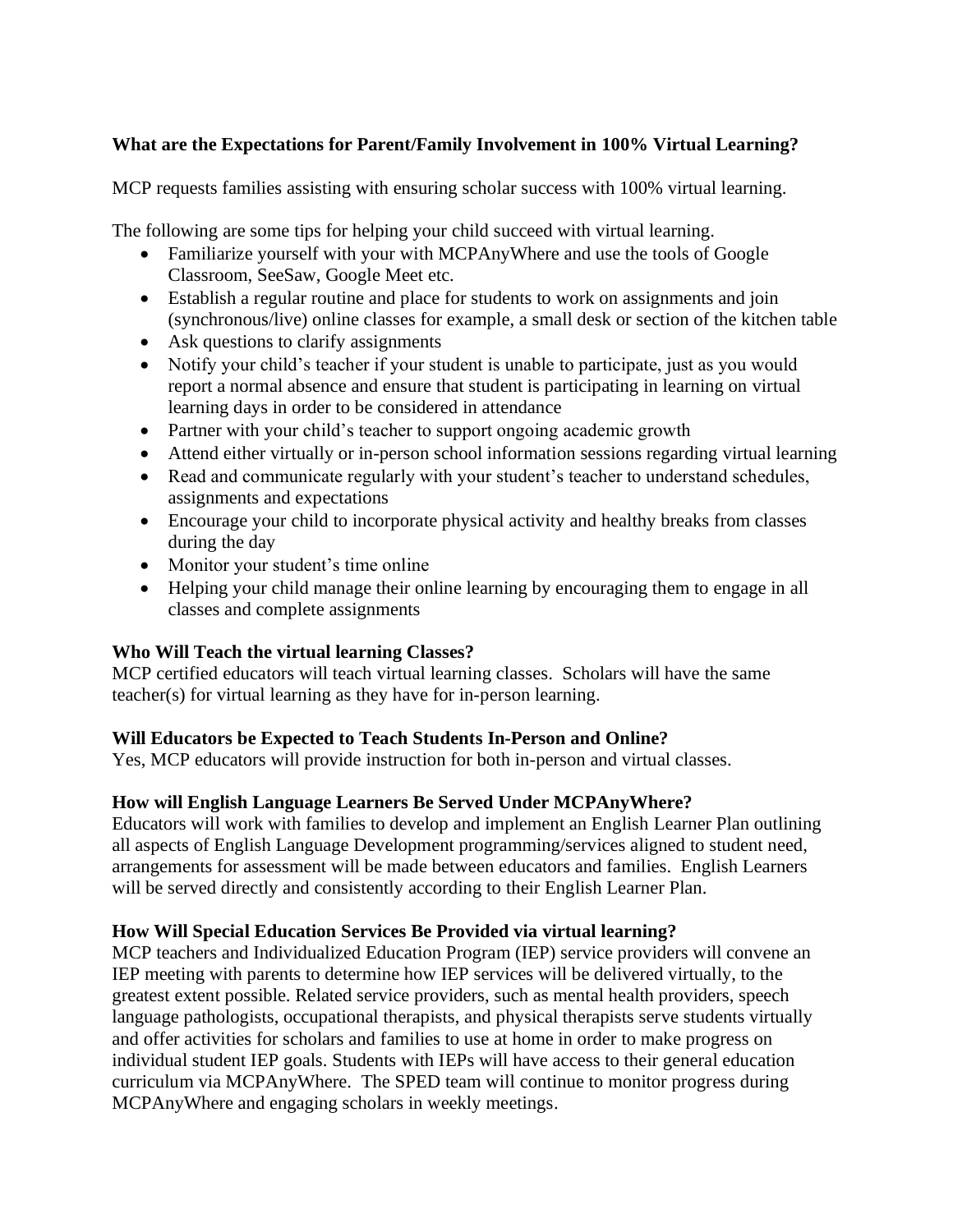| SAMPLE - DAILY MCPANYWHERE SCHEDULE                                                |                                                                          |  |  |  |
|------------------------------------------------------------------------------------|--------------------------------------------------------------------------|--|--|--|
| (Combination of asynchronous and synchronous instruction and independent learning) |                                                                          |  |  |  |
| $9:00 - 9:30$ am                                                                   | Morning Meeting (Teams/Zoom)                                             |  |  |  |
| $9:30 - 11:30$ am                                                                  | Literacy Block (Reading/Writing)                                         |  |  |  |
|                                                                                    | Ex. Virtual instruction on reading skill, practice/application activity, |  |  |  |
|                                                                                    | guided reading                                                           |  |  |  |
| $11:30 - 11:45$ am                                                                 | <b>Break/Recess</b>                                                      |  |  |  |
| $11:45 - 12:15$ pm                                                                 | <b>LUNCH</b>                                                             |  |  |  |
| $12:15 - 12:45$ pm                                                                 | Specials                                                                 |  |  |  |
|                                                                                    | Ex. Virtual team-based STEM project                                      |  |  |  |
| $12:45 - 2:45$ pm                                                                  | Math                                                                     |  |  |  |
|                                                                                    | Ex. Virtual instruction, independent on iready, math projects)           |  |  |  |
| $2:45 - 3:00$ pm                                                                   | Enrichment/Choice Time                                                   |  |  |  |
|                                                                                    | Ex. List of academic choices and small group sign ups ie. art/dance.     |  |  |  |
| $3:00 - 3:15$ pm                                                                   | <b>Social Emotional Learning Activity</b>                                |  |  |  |
|                                                                                    | Ex. Managing the Pandemic with Ease                                      |  |  |  |
| $3:15 - 3:30$ pm                                                                   | Afternoon Meeting (Teams/Zoom                                            |  |  |  |
|                                                                                    | Ex. Video conference with instructions to kick-start the next day        |  |  |  |